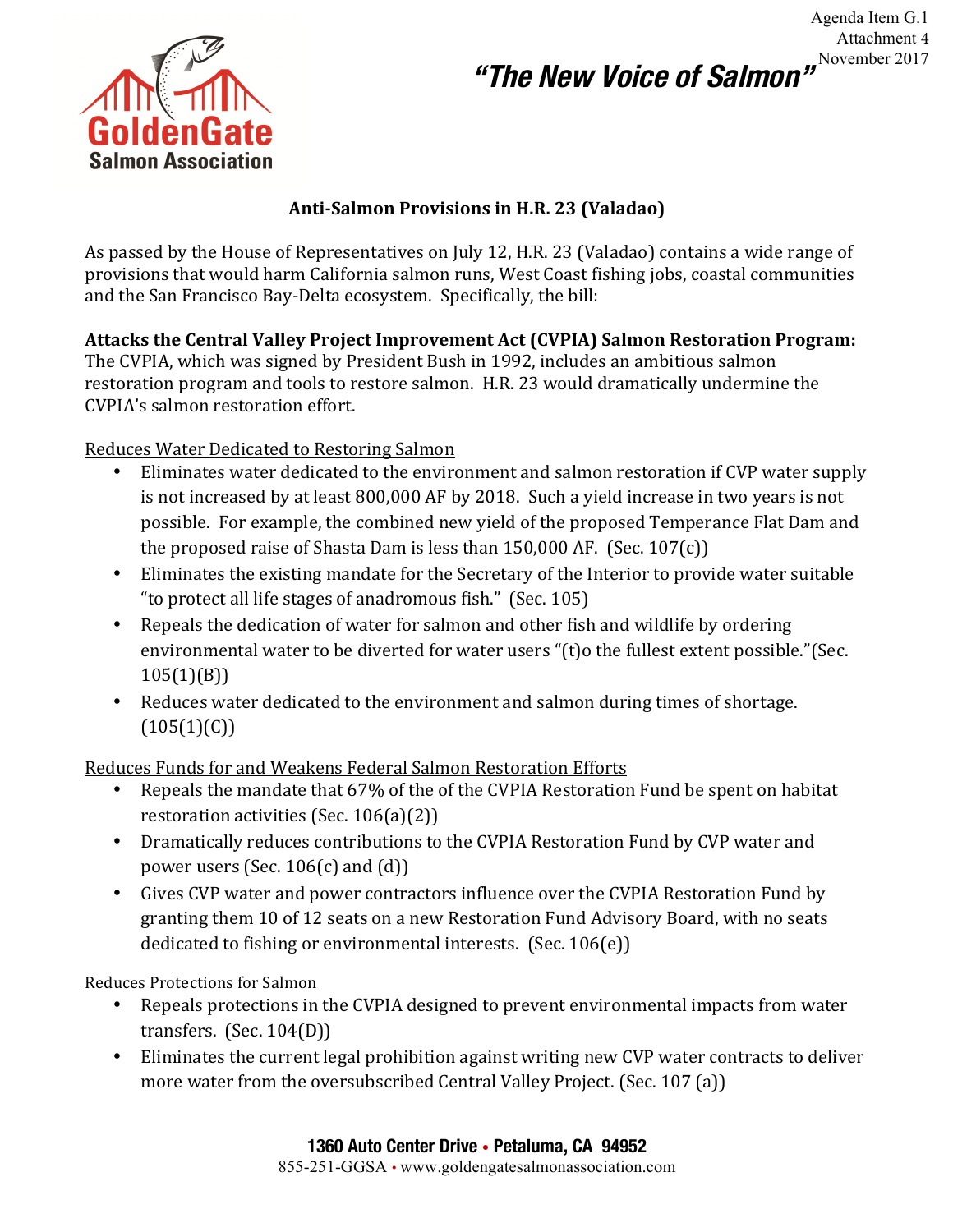# Mandates Damaging New Water Development

Requires a massive new water development effort by the Bureau of Reclamation. (Sec. 101 and  $107(c)$ 

Repeals Water Reforms to Encourage Water Use Efficiency and Improved Water Management

- Increases wasteful federal water subsidies by repealing existing federal law requiring full cost pricing for 10 percent of CVP water deliveries. (Sec.  $104(D)(3)$ )
- Repeals existing federal law requiring CVP water use to be metered. (Sec.  $104(D)(2)$ )
- Extends CVP water contract renewals from 20 to 40 years, restricting the ability of the Department of Interior to respond to changing conditions. (Sec. 103)

# **Overrides State Law and Bay-Delta Standards Regarding Salmon Protection**

- Overrides state law, prohibiting the California State Water Resources Control Board from using state law to regulate the State Water Project to protect state resources, including salmon, in the Bay-Delta. This preemption of state law would overturn a century of federal deference to state water law and violate the U.S. Constitution. (Sec. 108)
- Blocks implementation of all current and future state Bay-Delta standards adopted after 1994. (Sec.  $108(a)$ )
- Prohibits any state or federal agency from imposing conditions on any water right "to conserve, enhance, recover or otherwise protect any species that is affected by operations of the Central Valley Project or California State Water Project." (Sec. 108(b))
- Prohibits California from using the Public Trust to protect state waters. (Sec. 108(b))
- Preempts all state laws regulating the harvest of nonnative fish.  $(108(d))$
- Prohibits State agencies from using the Fish and Game Code to require flows to restore the San Joaquin River below Friant Dam. (Sec. 113(a)(5))
- Prohibits the release of water to the San Joaquin River below Sack Dam. (Sec. 113(a)(7)(B))
- Opposes new State Board standards using unimpaired flow as a metric to protect the San Joaquin River and its tributaries.  $(Sec. 108(d))$

# **Attacks Endangered Species Act Protections for Salmon**

- Blocks implementation of the current ESA Biological Opinions in the Central Valley, as well as the previous BOs that were found by federal courts to violate the ESA. All Bay-Delta protections would roll back to 1994 levels. (Sec.  $108(a)$ )
- Bars mitigation for any environmental impacts caused by changes in water operations during dry periods. (Sec. 111)
- Requires federal agencies to treat state and federal water users as applicants in ESA consultations. The bill fails to grant similar status to environmental or fishing interests. This would violate the state's co-equal goals for Delta management. (Sec. 112)
- Prohibits federal agencies from distinguishing between wild and hatchery salmon. (Sec. 109)